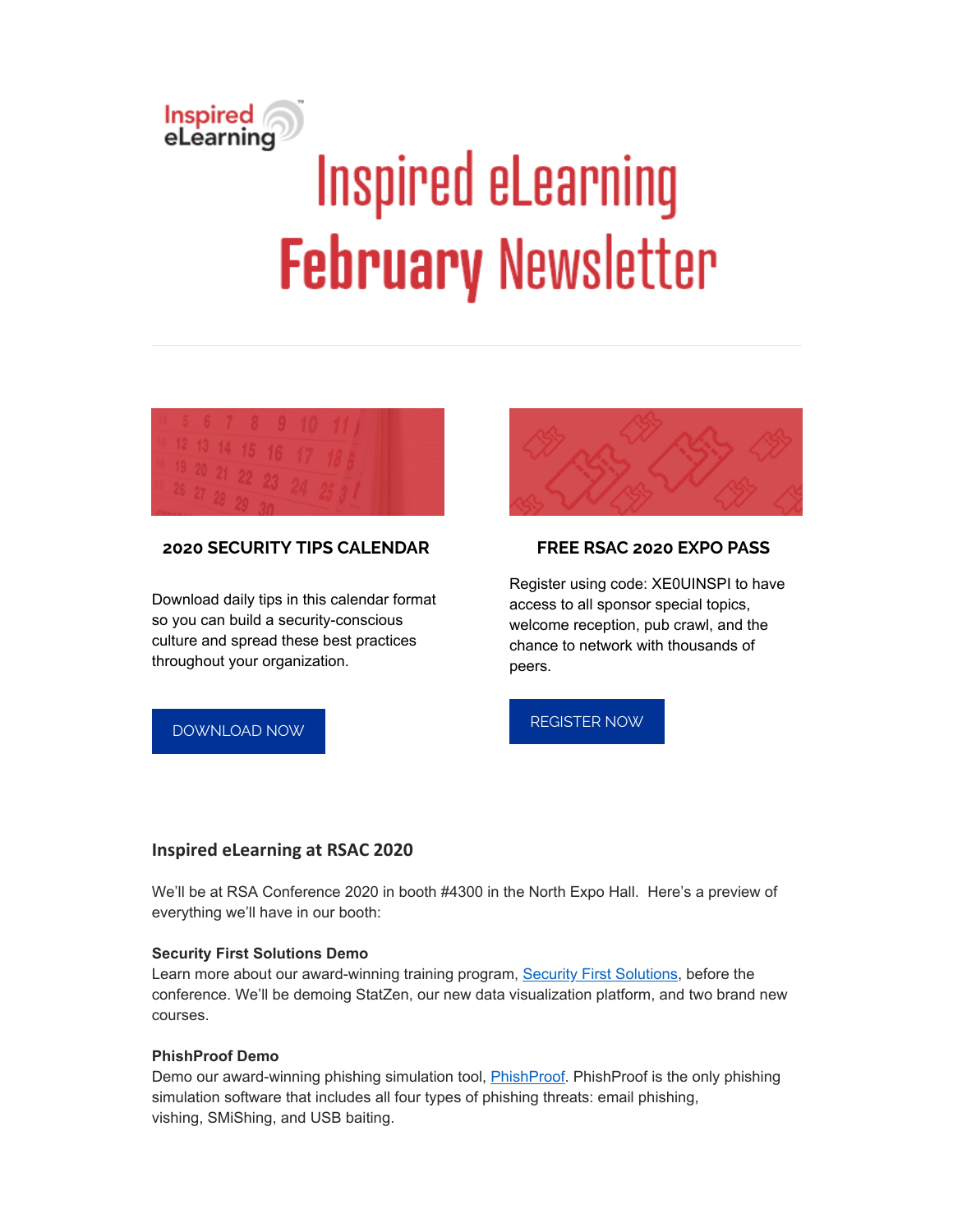#### **Preview Two New Courses**

We'll be announcing two new courses at RSA – one of which is an industry first! Stop by our booth (#4300-N) or keep up with our [social channels](https://www.linkedin.com/company/inspired-elearning-inc-/?viewAsMember=true) to learn more about the new courses.

#### **Enter to Win an Oculus Go**

Participate in a demo of one of our new courses and be entered into a drawing for an Oculus Go virtual reality headset.

#### **Partner Program Experience**

In addition to Security First, as part of its enhanced channel partner offering, Inspired eLearning will also be showing its refreshed [Channel Partner Experience](https://inspiredelearning.com/about-us/partners/). The partner experience is available in cobranded or full white-label options and includes 3 key experiences:

- Partner Portal API using your existing infrastructure, this industry-first API allows partner channels to leverage the pieces you need for partner outreach success directly into your existing interface
- Partner Onboarding
- StatZen Advanced Reporting an advanced data visualization platform that highlights key training program metrics

#### **Meet With Us**

[Pre-schedule an in-booth demo of one of our award-winning products, or simply schedule a](https://calendly.com/inspiredelearning/rsac-2020) conversation with one of our team members.

# **Coronavirus Phishing**

Phishers are using the Wuhan coronavirus as bait, trying to hook e-mail credentials. First, we saw malware masked as files about coronavirus, and now they're sending phishing e-mails that exploit the very same epidemic.

The letters appear to come from the Centers for Disease Control and [Prevention,](https://www.cdc.gov/) which is a real organization in the United States, and they do recommend some actions regarding the coronavirus. The e-mails also come from a convincing domain, cdc-gov.org, whereas the CDC's real domain is cdc.gov. A user not paying careful attention isn't likely to notice the difference.

The letters claim that the CDC has "established a management system to coordinate a domestic and international public health response" and urge recipients to open a page that allegedly contains information about new cases of infection around their city. The link appears to point to the legitimate CDC website: cdc.gov.

The website looks similar to Microsoft Outlook's interface — and requests an e-mail login and password. Of course, the website has nothing to do with Outlook; it's just a page crooks built to steal e-mail credentials. It won't log you in anywhere, but it will forward your login and password to the criminals, who will later use them to access your e-mail account and look for anything worth stealing in there.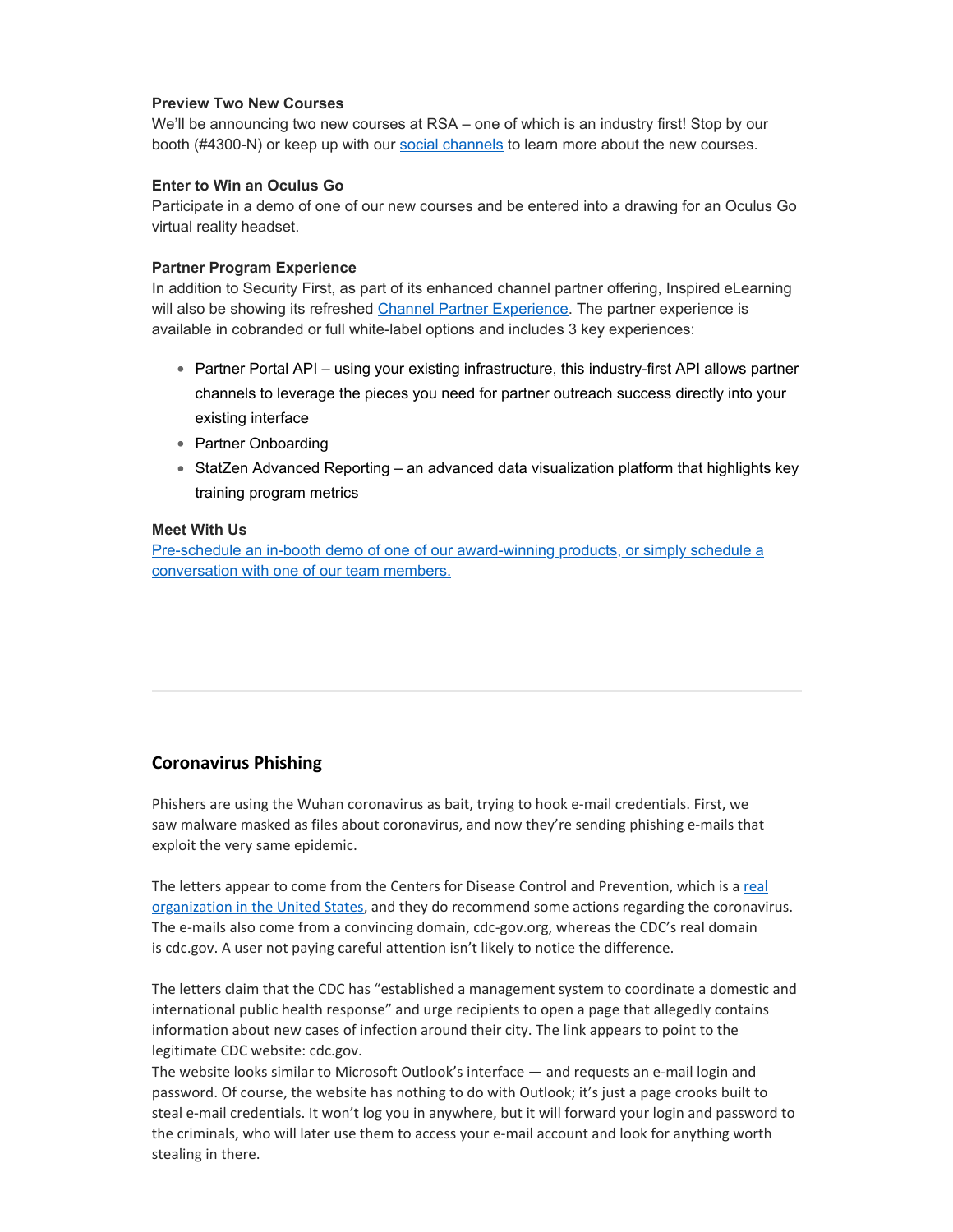

The coronavirus as a topic is heating up among malefactors of various kinds, so expect to see other malicious campaigns using the deadly virus as bait.

This article was written by Kaspersky and the full version can be found [here.](https://www.kaspersky.com/blog/coronavirus-phishing/32395/)

# **93% of Attempted Mobile Transactions in 2019 Were Fraudulent**

93 percent of total mobile transactions in 20 countries were blocked as fraudulent in 2019 according to a report on the state of malware and mobile ad fraud released by Upstream.

The number of malicious apps discovered in 2019 rose to 98,000, up from 63K in 2018. These 98,000 malicious apps had infected 43 million Android devices.

With Android devices now accounting for an estimate 75-85% of all smartphone sales worldwide Android is by far the most dominant mobile OS. At the same time, it is the most vulnerable due to its open nature, making it a favorite playground for fraudsters.

While it is always a good rule of thumb for consumers to only download mobile applications from Google's official storefront, Google Play, thanks to its scale and set up, rogue apps are still getting through its defenses.

Of the top 100 most active malicious apps that were blocked in 2019, 32 percent are reported still available to download on [Google](https://play.google.com/store?hl=en) Play. A further 19 percent of the worst-offending apps were previously on Google Play but have since been removed, while the remaining 49 percent are available through third-party app stores.



Fraudsters appear to target some app categories more than others. Ironically, apps designed to make a device

function better and make everyday life easier are the ones most likely to be harmful with 22.32 percent of malicious apps for 2019 falling under the Tools / Personalization / Productivity category globally.

The next most popular categories cybercriminals target are Games (18.97 percent) and Entertainment/Shopping (15.76 percent).

This article was written by Helpnetsecurity.com and can be found in its entirety [here.](https://www.helpnetsecurity.com/2020/01/31/fraudulent-mobile-transactions/)